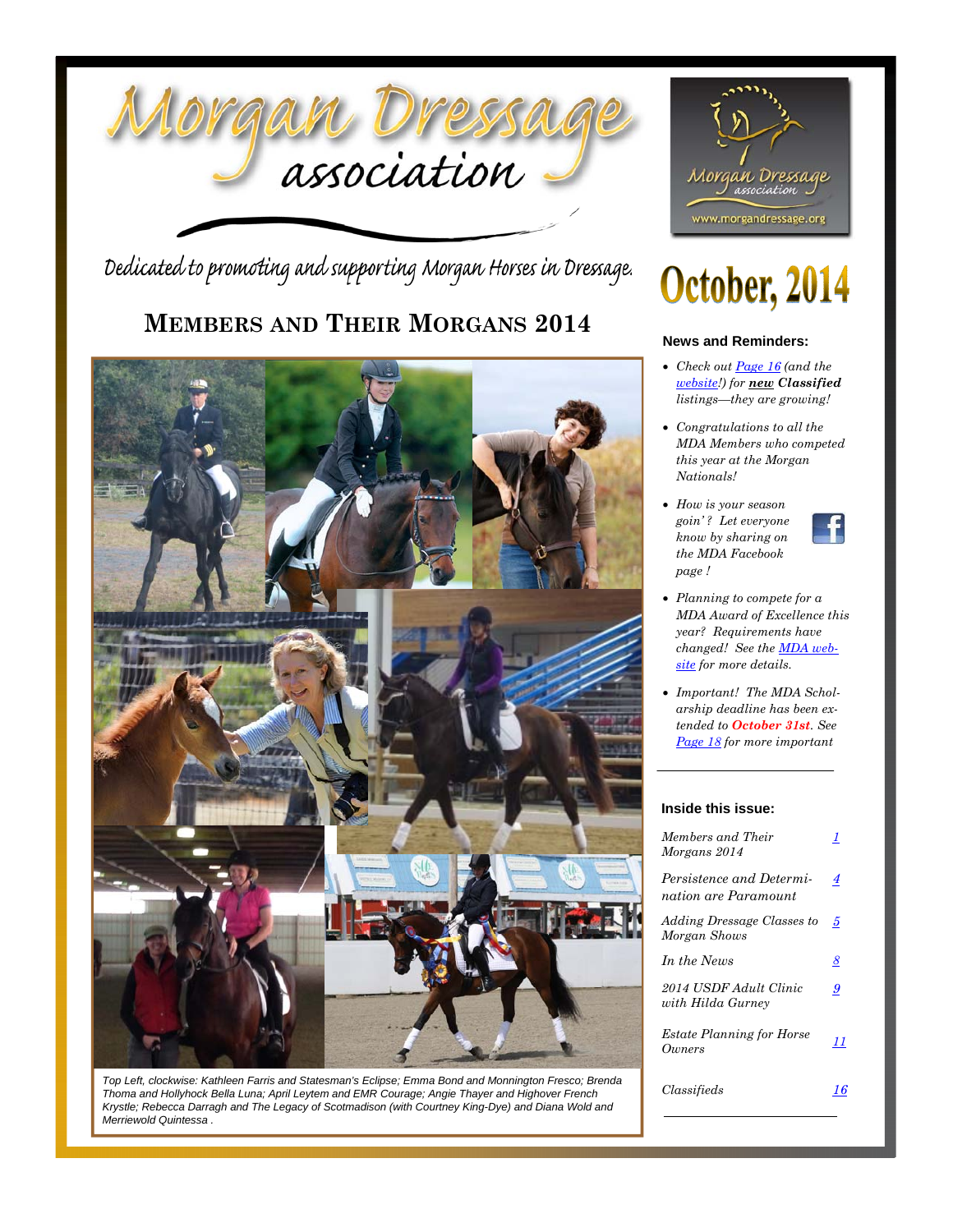## **DETERMINATION AND PERSISTENCE ARE PARAMOUNT**

The second weekend of September 2014, my family and I traveled to Nampa, Idaho for the Region 6 Dressage Championships so I could participate in the USEF/USDF 13 and under Dressage Seat Medal semifinals. We made the long and winding drive to Nampa from Bigfork, Montana, and after we unloaded my wobbly legged horse, Nemo, from the hot and musty trailer we walked around the show grounds to stretch out our legs.





*"S" Judge Mike Osinski with Ashley Anderson and Mantic Nemo* 

class. At 8:00 we all entered the arena and tracked to the left at a walk. I was nervous, but confident that we would do well. There was a judge that stood in the middle and a judge on the outside by C. At the time I did not realize that he was a judge so I did a few of my corrections in front of him, oops!

We were asked to walk, trot and canter both directions and then line up on the center line. Nemo and I were the

The one thing that caught my eye was the huge indoor arena that was far bigger than any other arena Nemo and I had ever seen together. It was big, clean and there were no annoying and noisy birds! As Nemo and I were walking around I felt like we were reflecting on the journey that took us to this show. It all started last year with Mike Osinski. He suggested I consider working towards qualifying for the "Dressage Seat Medal Finals". The purpose of the seat medal classes are to promote a solid foundation for junior riders by rewarding a correct seat, position and proper use of aids in Dressage. To qualify for the semi finals a score of 70% or better must be earned at a USDF recognized dressage show in an equation class.

During my clinics with Mike, he stressed proper rider alignment; ear, shoulder, hip, heel aligned in a straight line. The one exercise that I really remember was when he ran a whip through the crook of my arms and behind my back. This forces you lift your sternum and bring your elbows back making a straight line from your elbow to hand and to the bit. Ouch!

As I said good night to Nemo, I mentally prepared for the equation class the following day. The next morning with the bright pink clouds in the sunrise Nemo and I, along with 3 other equitation riders, were warming up for the

reserve champions! This earned us a spot to compete for Region 6 at the USEF/USDF Dressage Seat Medal Finals next August.

We are still waiting to hear where the location will be held but I am looking forward to the experience!

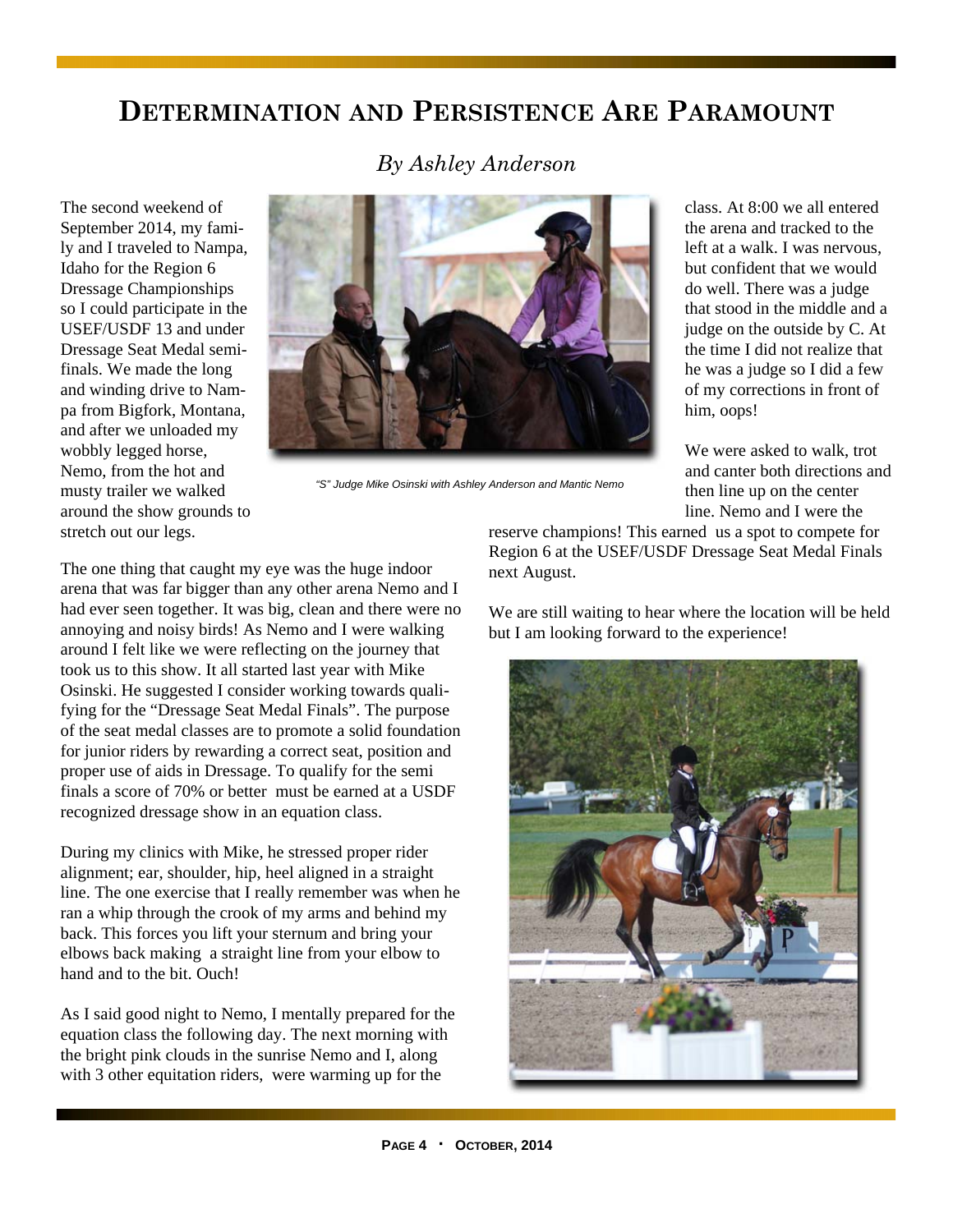## **ADDING DRESSAGE CLASSES TO MORGAN SHOWS**

## *By Karin Weight*

Are you one of those who would like to get dressage added to your local or regional Morgan show? The aim of this article is to point out problems you may face and possible ways to overcome those problems.

The first thing you need to do is to get a small committee of dedicated Morgan dressage enthusiasts who are willing to work hard to get dressage added to the show, and then to make sure that the classes are successful. Everyone must understand that this will be time-consuming and it will NOT be easy.

The committee members should include someone (preferably everyone) who is a member of the Morgan organization who is putting on the show, and at least one committee member needs to be a member of the local dressage GMO (Group Member Organization). Because Western Dressage is rapidly gaining popularity among Morgan owners, it will be wise to include that division, so one committee member should be a Western Dressage advocate.

One committee member should be designated as the liaison, who will make the original presentation to the show committee and then follow up as necessary. That person needs to be personable and reasonable and should definitely not be a "known enemy" of the show horse world. It would be best if the liaison has had experience in dressage show management, but s/he should at the least be very familiar with all the rules involved.

The show committee is going to be nervous about adding dressage to the show because they have probably heard horror stories of shows that have lost a great deal of money when offered dressage. So you are going to have to do quite a bit of research and legwork in order to convince the show people that you can make the addition of dressage a positive experience…and then to make that positive experience happen.

The four problems you need to focus on are:

- 1. **Money**. Shows run on a budget and you need to be sure dressage brings in as much as it costs.
- 2. **Effort**. The show committee members are already over-worked; you don't want to increase their burden.
- 3. **Time**. Is there a way you can add dressage classes without adding an extra day?

*(Continued on Page 6)* 

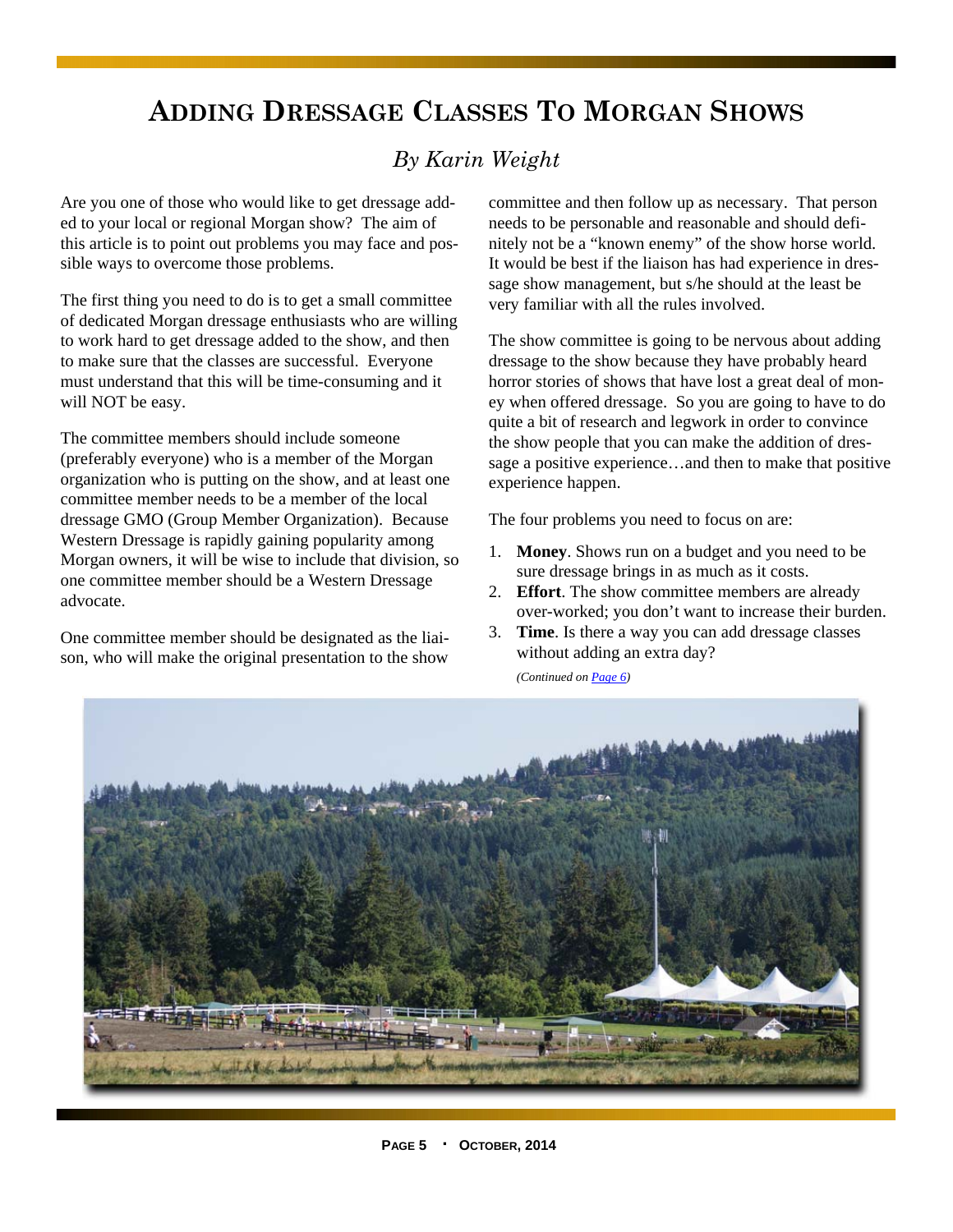# **2014 USDF Adult Clinic with Hilda Gurney**

*By April Leytem* 

Back in September, my partner EMR Courage and I were selected to be one of the demo horse and riders for the USDF Region 6 Adult Clinic Series featuring Hilda Gurney. I was not sure whether to be excited or terrified. Most people that learned about our selection were either super excited for us or looked at me like I was about to step in front of a speeding car and simply said "You are going to ride with Hilda?"

I tried to not let this dampen my spirits. I knew her reputation for being, well blunt, but I figured that you have to be able learn some-



*April Leytem and EMR Courage* 

thing from someone who has ridden in the Olympics and has trained such a vast number of horses and riders over the years. So I was quite optimistic—and shaking in my boots.

We arrived at the Ford Idaho Horse Park in Nampa, Idaho on Friday night, where we met the other seven horse/rider combinations (some of whom I already knew) and mostly everyone was pretty much as terrified as I was. The lineup consisted of five very fancy warmbloods, a warmblood-thoroughbred cross, a thoroughbred and my 4-yearold Morgan. The venue was quite intimidating (and unfortunately a horrible backdrop for pictures), consisting of a huge arena with a huge set of bleachers set out into the arena alongside the dressage ring. It could be a lot for a 4 year-old, but thankfully Courage is actually very courageous and he keeps me calm in situations like this. We did a very light ride around the arena checking everything out and saved our energy for the clinic.

Saturday morning we were shiny, braided, and ready to go. I followed the USDF clinic instructions and did not warm up too much and went into the arena. Not warming up enough was a huge mistake as we did not get to do our normal relaxation exercises and I ended up with a hot, hot, hot horse. Did I mention that Courage is quite possibly the most sensitive horse on the planet? Just breathing can be too much movement when he is nervous—and we were both nervous. So Day One was spent trotting and cantering around the arena trying to get him to relax and not hold tension through his topline. This pretty much just made him more and more tense as he started to

wonder why we weren't leg yielding doing shoulder-in and some fun mediums; obviously something bad was going to happen. After a couple of explosive canter transitions which were met with "…yet another horse that can't canter!" we started to calm down a little bit. We did get some very nice compliments about how steady his connection to the bit was and how nice our transitions were. I was just happy we survived.

Sunday, I was quite a bit smarter. We did our normal warm-up which included a lot of lateral work and in we went. Hilda was amazed that this was the same horse. Other than painfully criticizing my posture at the walk we had a pretty nice ride. She commented that we had a lovely connection and swing over the back, great leg yields, shoulder in, beautiful canter departs and a nice medium trot…and nice counter canter loops. She actually told the crowd to give us a round of applause when we finished for doing such a great job. She said I was a "…very, very, very good student." I could not have been happier.

*(Continued on Page 10)*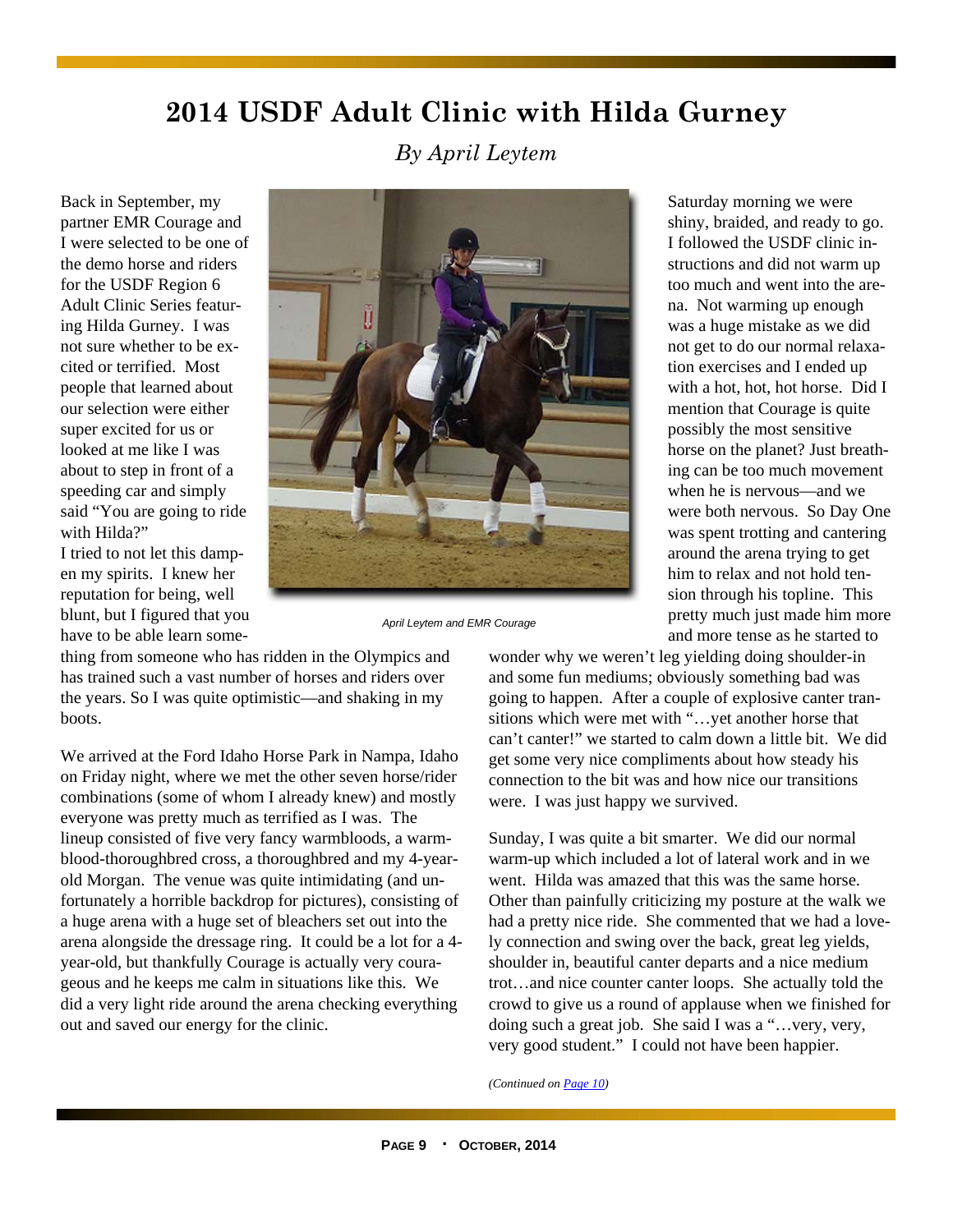## **Estate Planning for Horse Owners: What's All The Fuss About?**

*By Robert E. Koss, JD, LL.M.* 

Why should a horse owner take his or her horses into account in the owner's estate planning? In most cases the horse owner will outlive the horse. In many cases, the horse owner has not even done estate planning for the owner's two-legged family members, so what's the fuss about? Just let things go and, in all probability, everything will work out fine, you may say.



Since the publication of that book we have been approached by numerous horse owners, horse owner associations, veterinarians, lawyers and estate administrators, all requesting that we publish something which focuses on the particular issues facing horse owners. That is the reason for this Special Report.

As you will see, it is intended to supplement our book and does not contain full discussion of all the basic issues.

The fact is that estate planning is not planning for the best case

scenario, but for the worst case scenario. Estate planners hope for the best—but plan for the worse. Particularly where an animal is involved, the animal cannot fend for itself. Reflect on the famous quote from THE LITTLE PRINCE, by Antoine de Saint Exupery:

*"Men have forgotten this truth," said the fox. "But you must not forget it. You become responsible, forever, for what you have tamed…"* 

That's the reason we believe that a responsible pet owner, including an owner of a horse, has a moral responsibility to plan for the animal's future welfare, should something happen to the owner. This extends not only to the death of the owner, but also incapacity or unexpected prolonged absence. It also encompasses planning for natural disasters such as tornados, hurricanes, fire, and flood. In fact, some disaster planners would extend the planning to nuclear and other major disasters and terrorist acts which result in widespread evacuations.

In our book on estate planning for pet owners, WHO WILL CARE WHEN YOU ARE NOT THERE? ESTATE PLAN-NING FOR PET OWNERS (www.carobtreepress.com), we review basic considerations as to why planning is necessary, what events to plan for, the issues that must be addressed, and the alternative solutions.

### *Planning for Horses: A Topic With Infinite Variations*

Planning for horse owners is more complex than planning for owners of small animals for numerous reasons.

First, horses have relatively long life expectancies, and are more expensive to maintain than small animals such as a dog or cat. It's also more difficult to find someone to care for your horse than it might be for a dog or cat. You typically can't ask your neighbor or your brother-in-law to take your horse if something happens to you. You may be lucky if you live in an area where everyone has horses or your entire family is into horses, but from what we have heard that might be the exception rather than the rule.

Next, there are different types of horse owners. Some own one horse, keep it on their own property, and ride it as a hobby. Others board their horses and have trainers and instructors. Some own numerous horses, may or may not have a personal relationship with them, and consider their ownership more of a business. They may be using them for racing, for example, or they give riding lessons. Many are very involved showing their horses, sometimes in various countries. Some consider their horses sports equipment, while others use them in their work. Some own horses primarily for breeding.

*(Continued on Page 12)*